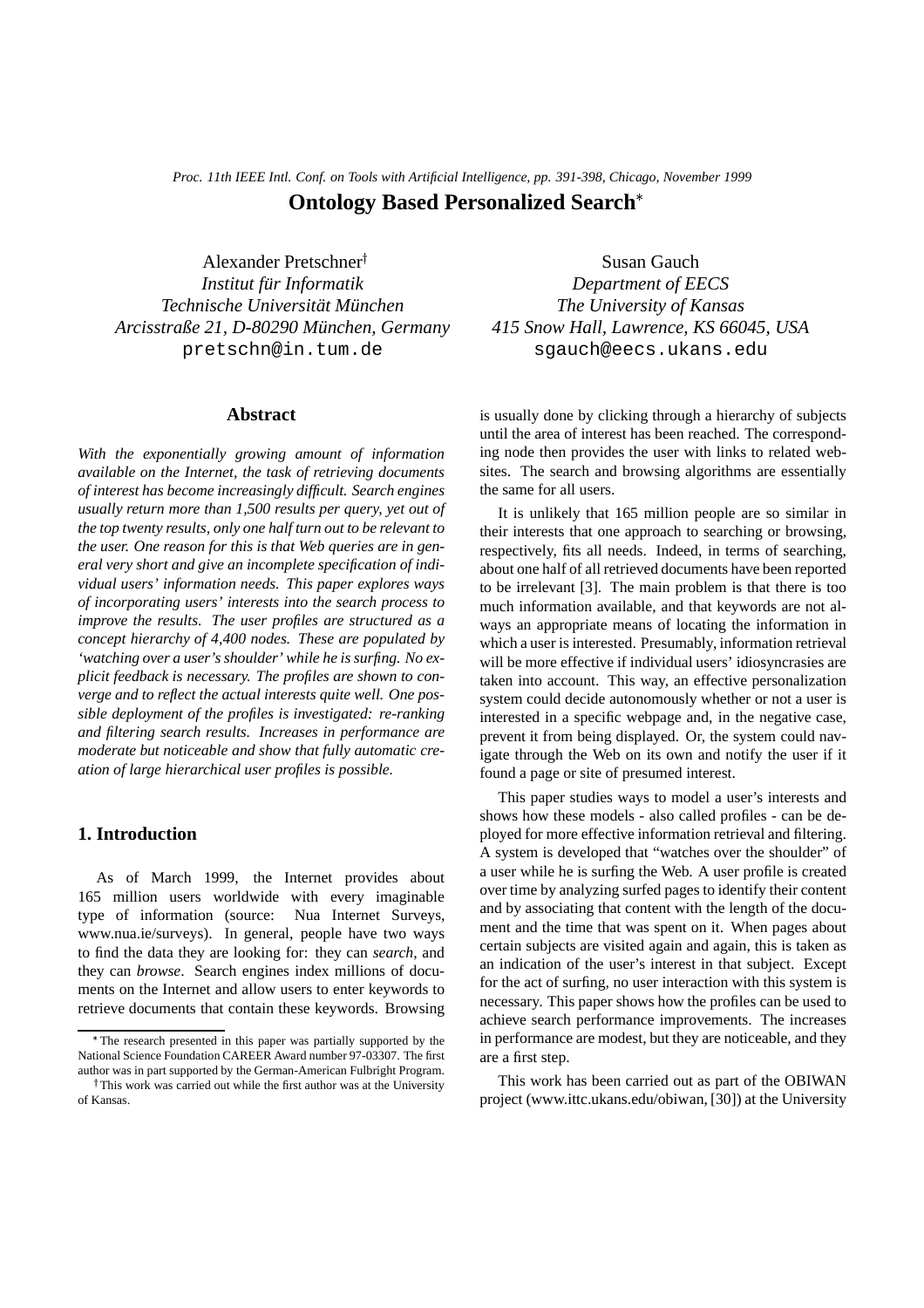of Kansas. The goal of OBIWAN is to investigate a novel content-based approach to distributed information retrieval. Websites are clustered into regions. Examples for clustering criteria include but are not restricted to content, geographic location, and association with a specific company. Regions are clustered into super regions, super regions into hyper regions, etc., thus forming a hierarchy of regions. A node of this hierarchy can be browsed by simultaneously browsing its child nodes. In terms of searching, queries are brokered within one node by deciding which child nodes are the most promising candidates for the retrieval process. This is done by determining the content of the query and using a sitemap containing information about the content of every node in the (sub)hierarchy: the query is brokered to those nodes with a content that best matches the content of the query. The results of the child nodes are then merged and returned to the parent node or, eventually, to the initiator of the query. The text classifier, which is described in section 3, is a core component not only of the entire OBIWAN project, but also of the presented personalization method.

# **2. Related Work**

Personalization is a broad field of very active ongoing research. Applications include *personalized access* to certain resources (e.g., personalized "portals" to the web, e.g. MyYahoo, FireFly or PointCast at www.yahoo.com, www.firefly.net, and www.pointcast.com, respectively) and filtering/rating systems: electronic newspapers (e.g., Wall Street Journal or FishWrap [4] at www.wsj.com and www.sfgate.com, respectively), Usenet news filtering, recommendation services (browsing, navigation), and search. [20] describes about 45 personalization systems and contains a detailed bibliography.

To the authors' knowledge, SmartPush [9] is currently the only system to store profiles as concept hierarchies. These are much smaller (40-600 nodes), and weight adjustments are done with respect to data that *explicitly* describes the document contents. It is doubtful that hand-made hierarchical content annotation  $-$  i.e., not just lists of keywords as in the case of XML – of data will be done on a large scale. Systems that use structured information rather than simple lists of keywords include PEA [15] and SiteSeer [21] (bookmark structure), PSUN [25] (K-lines), and SiteIF [26] (semantic networks).

Browsing behavior is used for data acquisition in Anatagonomy [22], Letizia [12, 11], Krakatoa [7], Personal WebWatcher [14], and WBI [2]. Usenet news filtering systems include GroupLens [8], PSUN [25], NewT [24], and SIFT [28]. In addition to news filtering, Amalthaea [16] explores (autonomous) personalized data discovery on the Web. SiteIF [26] and ifWeb [1] aim at personalized search and navigation support. Syskill and Webert [19] is another example of a personalized recommendation service. InformationLens [13] is a tool for filtering and ranking e-mails. Finally, [27] describes a system for expertise location (JAVA source codes). [20] contains a thorough discussion of these and other systems. Implicit rating and filtering are, among others, discussed in [17] and [18].

# **3. Determining the content of documents**

User interests are inferred by analyzing the web pages the user visits. For this purpose, it is necessary to determine the content, or characterize, these surfed pages. This is done by using a hierarchy of concepts, or rather ontology. This ontology is based on a publicly accessible browsing hierarchy. For this paper, the Magellan hierarchy, which is comprised of approximately 4,400 nodes, has been mirrored (magellan.excite.com). The nodes of the ontology are labelled with the names of the nodes in the browsing hierarchy. The semantics of the edges of this hierarchy is not formally specified; in most cases, they correspond to a specialization relation (super-/subconcept).

Each node of the browsing hierarchy is associated with a set of documents that are used to represent the content of this node. All of the documents for a node (in the experiments, 10 documents per node) are merged into a superdocument. Documents as well as superdocuments are represented as weighted keyword vectors using the vector space model [23]. The weights are based on term frequencies and inverted document frequencies: It is assumed that multiple occurences of a word indicate that its meaning contributes to the content of the document more than that of less frequent terms. However, words that occur with a very high overall frequency (*i.e.*, in the collection of documents in question) do not discriminate between documents within this collection.

For each of the surfed pages a keyword vector is calculated. This page vector is compared with the keyword vectors associated with every node to calculate similarities. The nodes with the top matching vectors are assumed to be most related to the content of the surfed page. The accuracy of this text categorization algorithm was validated in [30].

# **4. User Profiles**

User profiles store approximations of the interests of a given user. The proposed generation of user profiles differs from the majority of other approaches in that the profiles are

- 1. hierarchically structured, and not just a list of keywords,
- 2. generated automatically, without explicit user feedback, and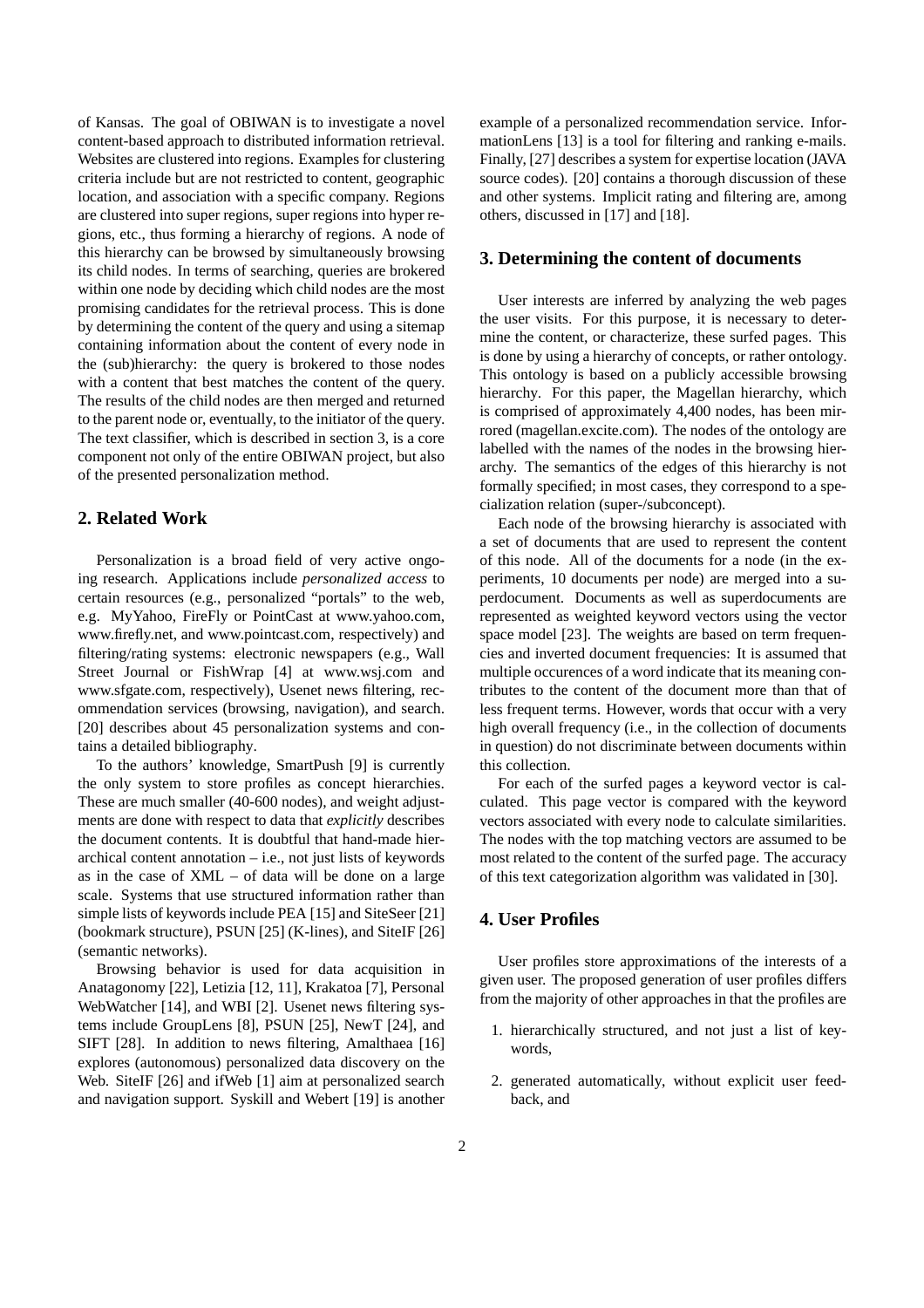3. dynamic, i.e., the learning process does not necessarily stop after a fixed period of time.

### **4.1. Creation and Maintenance**

Profiles are generated by analyzing the surfing behavior of a user. "Surfing behavior" here refers to the length of the visited pages and the time spent thereon. No user feedback is necessary. It is the authors' belief that a system with an explicit feedback mechanism does not encourage the user to deploy such a system – even if a simple assessment "relevant" or "non-relevant" does not take more than a second, it considerably disrupts the user's workflow and is hence annoying.

The profile generation and adaptation work as follows: The files in a web browser's cache folder are periodically characterized, i.e., subject areas, or categories, are assigned to each page. The strengths of match for the top five categories are then combined with the time a user spent on the page and the length of that page. This yields an update value for the five categories. Currently, weights can only increase: no attempt is made to infer whether or not a user *dis*liked a page and the associated categories from their browsing behavior.

Four different combinations of time, length, and subject discriminators have been investigated. In the following discussion, *time* refers to the time a user spent on a given page, and *length* refers to the length of the page (i.e., the number of characters). Let  $\gamma(d, c_i)$  be the strength of the match between the content of document  $d$  and category  $c_i$ . This value is a result of the characterization process of a page. The adjustment of the interest  $\iota$  in a category  $c_i$ ,  $\iota(c_i)$ , will be denoted by  $\Delta \iota(c_i)$ . In terms of convergence and search result improvements (see below), two functions have shown to be superior to the other two. These superior functions are  $\Delta \iota(c_i) = \log \frac{time}{\log length} \cdot \gamma(d, c_i)$  and  $\Delta t(c_i) = \log \frac{time}{\log \log length} \cdot \gamma(d, c_i)$ . They share the commonality of not heavily taking into account the length of a page.<sup>1</sup> In practice, these measures are modified to guarantee a positive interest value.

### **4.2. Profile Evaluation: Convergence**

The evaluation of the user profiles consists of two parts. First, a notion of convergence is introduced with respect to which 16 actual user profiles are discussed. This relatively small number of experiments is due to the fact that users seem to be well aware of privacy issues and are rather reluctant to allow others to access their surfing history. The second part examines the relationship between the calculated user interests and the actual user interests. For the experiments, a group of 16 users were monitored for 26 days. These 16 users together surfed 7,664 documents (which may contain double counts). The mean time spent was  $\mu = 54.6$  sec; median  $\tilde{x} = 18$  sec, the standard deviation of  $\sigma = 93.4$  is rather large. 20% of all pages are visited for less than  $5 \text{ sec}$  (see [20] for details).

One would assume that each person has a relatively stable collection of interests which may change over time [10]. Thus, the evaluation of the profiles will be based on a notion of convergence. In the following, a *node* always refers to a node in the subject hierarchy and hence to a category or a subject. A user profile is said to be *convergent* if the number of nodes with non-zero interest values  $\iota$  converges over time. Note that this is not a technical definition since the notion of "convergence" of a set of values is not specified. Figure 1 shows a sample profile (adjustment function  $\Delta t(c_i) = \log \frac{time}{\log(\log length)} \cdot \gamma(d, c_i)$ ). It consists of roughly 75 non-zero categories.



**Figure 1. Sample user profile: less than 100 categories. Categories are numbered sequentially.**

Users varied in the number of categories their profiles converged to, most falling between 50 and 200. Figure 2 shows the numbers of non-zero categories for five sample profiles with 100-150 categories created using the same interest adjustment function. It is possible for the total number of categories to decrease since actually, the numbers do not represent non-zero categories but rather the number of categories accounting for 95% of the total accumulated personal weight. This is done to filter "noise" that is introduced by inaccuracies of the text classifier.

<sup>&</sup>lt;sup>1</sup>The functions that yielded poor results in terms of convergence and search result improvements were  $\Delta t(c_i) = \frac{time}{length} \cdot \gamma(d, c_i)$  and  $\Delta \iota(c_i) = \log \frac{time}{length} \cdot \gamma(d, c_i).$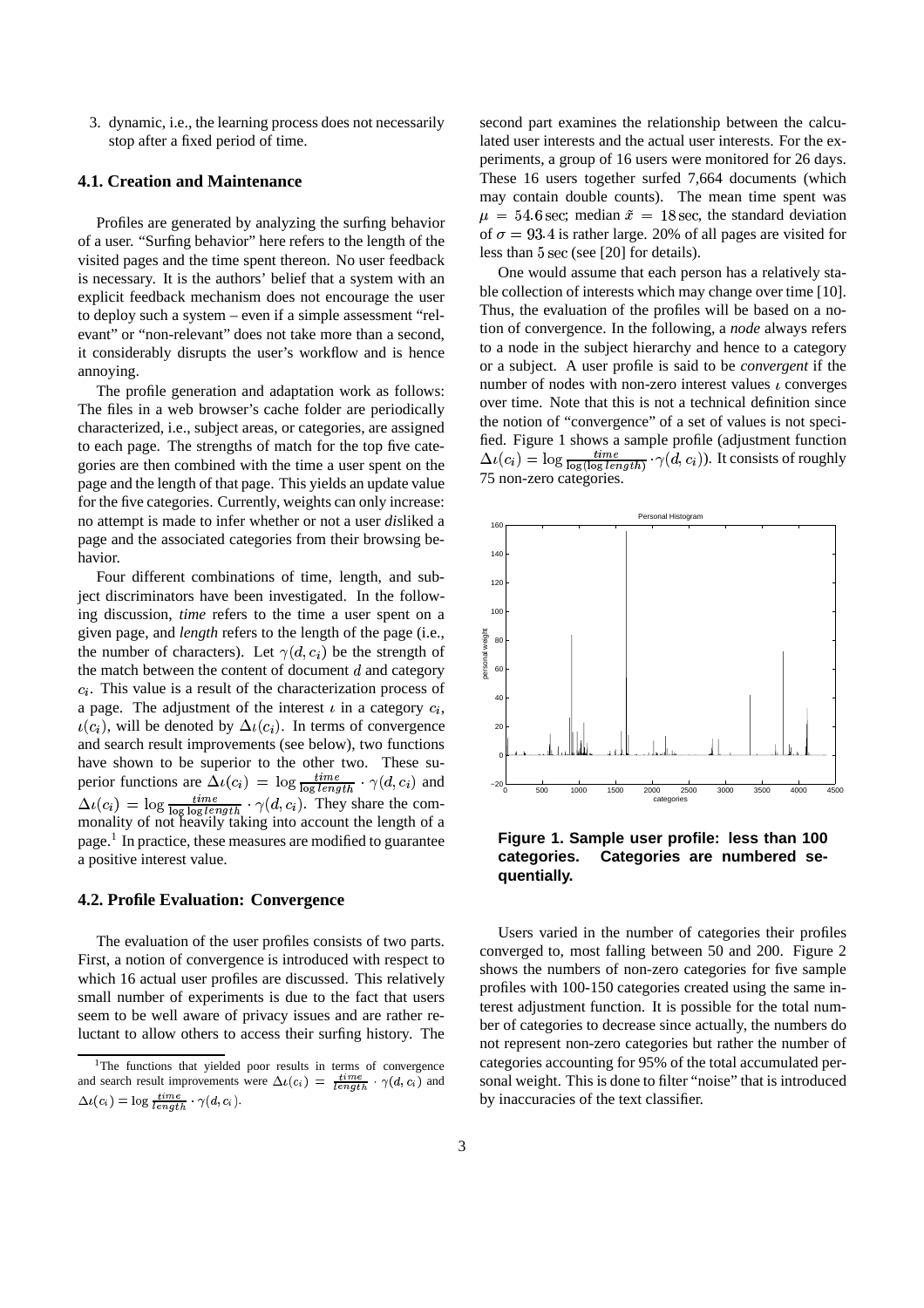

**Figure 2. Convergence of five profiles with less than 150 categories**

The time intervals in Figure 2 are actually not clock time but rather represent periods of activity in which an equal number of documents (on average, about 20) have been surfed. In this way, idle times like weekends or vacations do not confuse the overall image, and the evaluation is consistent between users who surf at different times.

With the two aforementioned interest adjustment function, all profiles show a tendency to converge after roughly two thirds of all documents have been surfed: The curves eventually become "flatter" after ten units on the x-axis. On average, that corresponds to roughly 320 pages, or 17 days of surfing. Table 1 summarizes the convergence properties (numbers have been determined graphically). In terms of profile convergence, both functions seem to be equally well suited.

**Table 1. Convergence of interest adjustment functions**

| function                          | average units for |  |  |  |
|-----------------------------------|-------------------|--|--|--|
|                                   | convergence       |  |  |  |
| $_{time}$<br>length               | no convergence    |  |  |  |
| $\log \frac{time}{length}$        | no convergence    |  |  |  |
| $\log \frac{time}{log length}$    | 9.6               |  |  |  |
| $\log \frac{1}{\log \log length}$ | 9.4               |  |  |  |

With respect to convergent behavior, this also indicates that the length of a surfed page does not really matter in determining the interest in it. The goal of incorporating the length into the above formulae was to normalize time by

|                                       | Table 2. Profiles vs. actual interests for 20 |  |  |  |  |  |
|---------------------------------------|-----------------------------------------------|--|--|--|--|--|
| and 10 categories (lower part). n=16. |                                               |  |  |  |  |  |

|             | how many  | how well |     | how many | bad/  |
|-------------|-----------|----------|-----|----------|-------|
|             | good ones | subset   | all | bad ones | good  |
| μ           | 10.5      | 3.7      | 2.8 | 5.3      | 1:2   |
| σ           | 4.8       | 1.0      | 1.0 | 5.3      |       |
| $\tilde{x}$ | 9         | 4        | 3   | 3        |       |
| μ           | 5.2       | 3.5      | 2.5 | 3        | 1:1.7 |
| σ           | 2.3       | 1.0      | 1.4 | 2.4      |       |
| $\tilde{x}$ |           |          | 3   | 2        |       |

length. This seems unnecessary because users can tell at a glance that a page is irrelevant and, in general, reject it quickly, regardless of its length. There seems to be no need for normalization because if they spend longer on a page, it is because it is relevant, and not because it is longer.

#### **4.3. Comparison with actual user interests**

Although convergence is a desirable property, it does not measure the accuracy of the generated profiles. Thus, the sixteen users were shown the top twenty subjects in their profiles in random order and asked how appropriately these inferred categories reflected their interests:

- 1. *How many* of the above 20 subjects do reflect your actual interests?
- 2. *How well* does that subset (i.e., the subjects describing your interests) reflect your actual interests (0=very bad  $\ldots$  5=very good)?
- 3. *How well* does the entire set of 20 categories describe your actual interests  $(0=$ very bad  $\ldots$  5=very good)?
- 4. *How many* of the above subjects do not reflect your interests at all?
- 5. Please answer questions 1-4 by only looking at the top 10 categories, i.e., discard the second half of the list!

Table 2 shows mean  $\mu$ , standard deviation  $\sigma$ , and median  $\tilde{x}$  for the answers to the above questions with the top 20 and top 10 categories, respectively ( $n=16$ ), for one of the better interest adjustment functions. In both cases, approximately one half of the categories represent actual interests. The reason for this is most likely the suboptimal accuracy of the categorization algorithm. Bearing in mind that the "good" categories have been chosen out of as many as 4,400 categories, this result is still surprisingly accurate. One half of 20 categories chosen reflect actual interests even though these represent only 0.5% of all possible categories.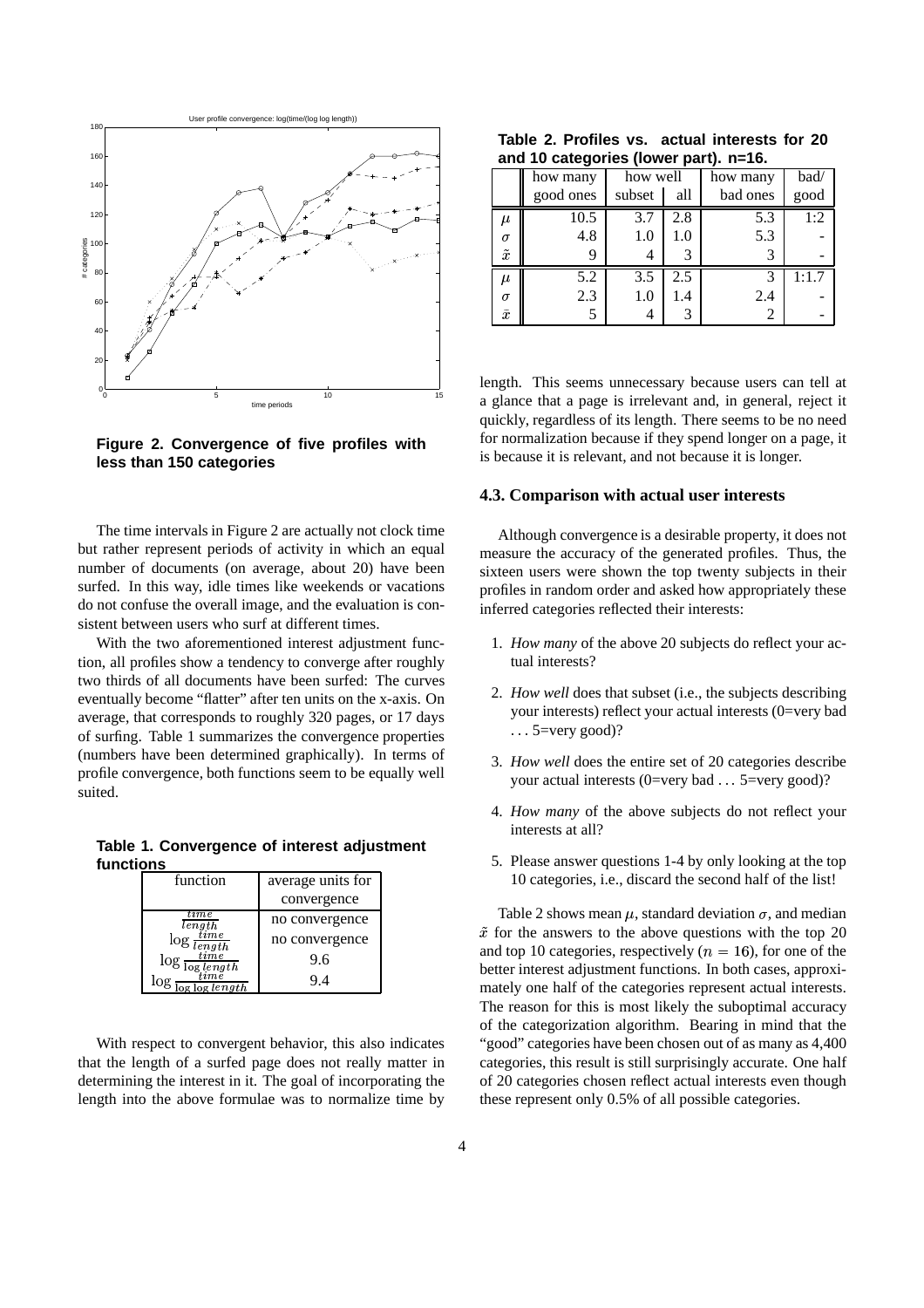If emphasis is put on these "good" categories, users feel represented well - a value of 3.5 might be verbalized as "pretty good". Since roughly one half of the categories do not represent user interests, it is not surprising that the entire set does neither represent nor misrepresent actual interests. Finally, only a quarter to a third of all the categories do not represent interests at all. (There is a difference between "not representing at all" and "not representing well".) The goal of the next section is to evaluate whether this qualitative feedback translates into quantitative improvements for some task (in this case, re-ranking and filtering).

# **5. Improving Search Results**

The wealth of information available on the web is actually too large: when entering a query into a search engine such as AltaVista, too many results are retrieved. The number of results regularly exceeds 1,500, and the top ranked documents a user can have a look at are often not relevant to this user. This happens due to an inherent problem in keyword based search: search terms are ambiguous; their meaning depends on the context and, more importantly, on the meaning a user assigns to them.

In the evaluation of the proposed system, 48 query results have been judged by 16 users, the judgment being either "relevant" or "irrelevant". On average, only  $\mu = 8.7$ out of 20 result pages were considered to be relevant (median  $\tilde{x} = 8.5$ , standard deviation  $\sigma = 3.0$ ). This is consistent with the findings in [3] which reports that roughly 50% of the retrieved documents are irrelevant (with a statistically more significant set of 1,425 queries and 27,598 judged results).

There are three common approaches to address this problem:

• Re-Ranking

Re-Ranking algorithms apply a function to the ranking numbers that have been returned by the search engine. If that function is well chosen, it will bring more relevant documents to the top of the list.

• Filtering

Filtering systems determine which documents in the results sets are relevant and which are not. This is usually done by comparing the documents to a list of keywords that describe a user or a set of documents that the user previously judged relevant or irrelevant, respectively. Good filters filter many non-relevant documents and do keep the relevant ones in the results set.

• Query Expansion

Often, queries are very broad. If a query can be expanded with the user's interests, the search results are likely to be more narrowly focused. However, this is

a very difficult task since query reformulating needs to expand the query with relevant terms. If the expansion terms are not chosen appropriately, even more irrelevant documents will be returned to the user.

This section uses the profiles of the previous section to implement the first two approaches.

#### **5.1. Re-Ranking**

Given a query, re-ranking is done by modifying the ranking that was returned by a publicly accessible search engine, ProFusion (www.profusion.com) in this case. The idea is to characterize each of the returned documents (or rather their title together with their summary, which, according to [3] and [19] is sufficient for classification purposes) and, by referring to the user profiles, to determine how much a user is interested in these categories. The user's average interest in the document's top categories is assumed to be an approximation to the actual user interest in the whole document.

Remember that  $\gamma(d, c_i)$  denotes a measurement of how well category  $c_i$  describes the content of a document  $d$ . Let  $\pi(c_1) \dots \pi(c_4)$  be the personal interests assigned to the top four categories  $c_1 \ldots c_4$ .  $d_j$  denotes the documents as returned by ProFusion (1  $\leq$  j  $\leq$  20), and  $w(d_i)$  denotes the rank value that ProFusion assigned to these documents. Five re-ranking functions have been evaluated. They are all similar to  $\varrho(d_j) = w(d_j) \cdot \left( .5 + \frac{1}{4} \sum_{i=1}^4 \pi(c_i) \cdot \gamma(d_j, c_i) \right)$ <br>in that the multiplication is replaced by a weighted sum. Furthermore, it was necessary to normalize the personal interests.

# **5.2. Evaluation**

The results that have been produced by the different reranking systems must be evaluated. Since these results are in the form of rank-ordered URLs, it is necessary to select an objective measure for the relative quality of two rankordered lists. The eleven point precision average [6] is one such measure. The basic idea is to cluster documents into two groups, the relevant and the non-relevant ones and to check how many relevant documents appear at the top of the re-ranked list. This measure has one disadvantage in that it considers all relevant documents to be equally relevant. The n-dpm (normalized distance based performance measure [29]) overcomes this restriction; [20] evaluates the presented system in terms of it.

The eleven point precision average evaluates ranking performance in terms of *recall* and *precision*. Recall is a measure of the ability of the system to present all relevant items, and precision is a measure of the ability of a system to present only relevant items:  $\text{recall} = \frac{\text{number of relevant it}}{\text{number of relevant it}}$ #  $\frac{\text{number of relevant items retrieved}}{\text{number of relevant items in collection}}, \text{ and}$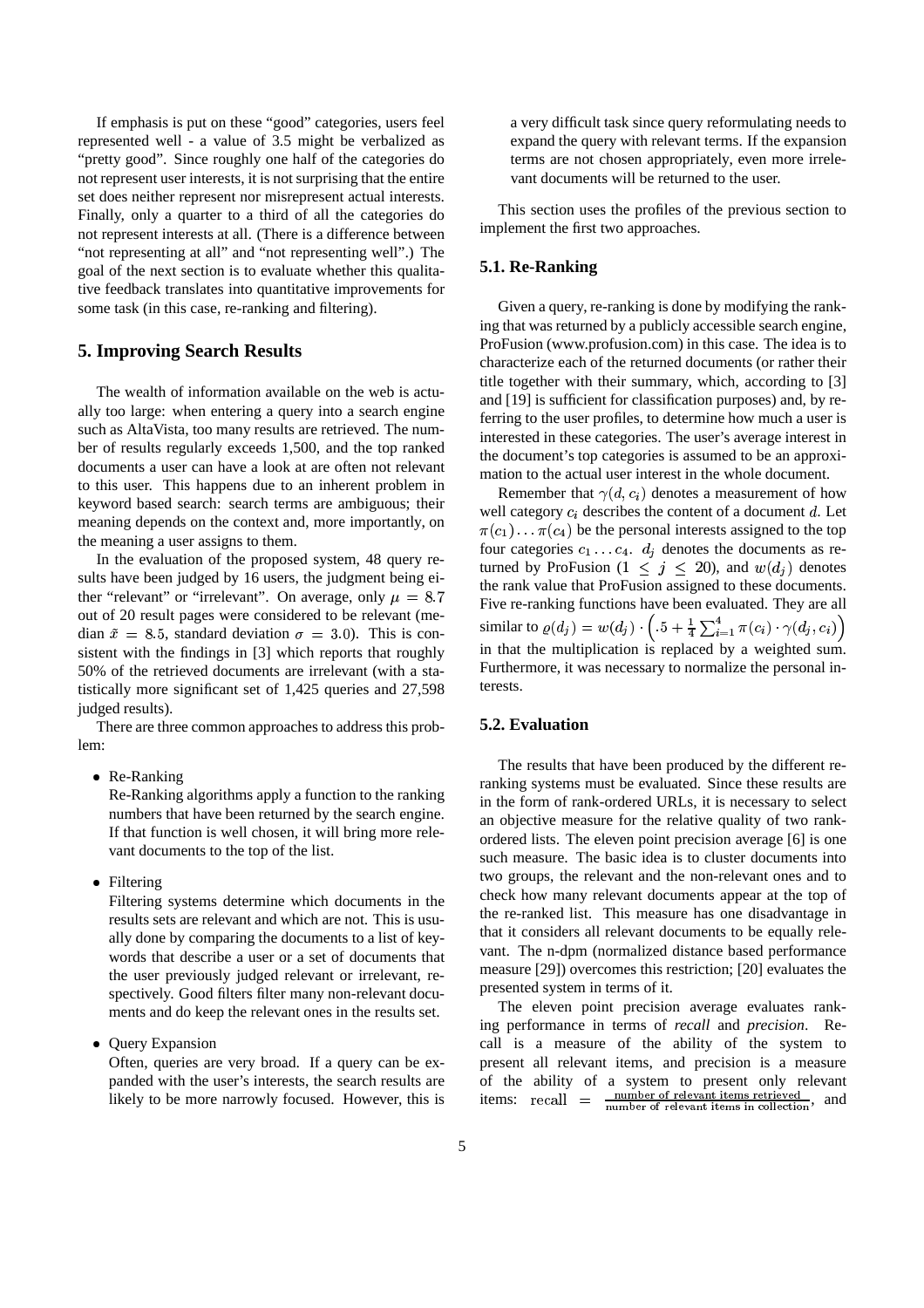precision =  $\text{recision} = \frac{\text{number of relevant it}}{\text{total number of its}}$ # er of relevant items retrieved . A system's<br>I number of items retrieved . total number of items retrieved performance can be described by relating eleven interpolated recall cutoffs with their respective precisions. By averaging over the uninterpolated values (on a per-query basis), the system performance change can be measured by one single value.

16 users were asked to submit three queries. The results were presented to them in random order, and they were asked to judge each result as being "relevant" or "nonrelevant". (For evaluation in terms of the n-dpm, they were also asked to actually rank the relevant results. This is why only three queries per user were chosen.) The  $16 \times 3 = 48$ queries were partitioned into a training set of 32 documents and a testing set of 16. Figure 3 shows the recall-precision graphs for one interest adjustment functions. Those curves above the "ProFusion" curve exhibit better system performance than ProFusion itself. The curves correspond to



**Figure 3. 11 point average precision for interest adjustment function**  $\Delta \iota(c_i)$  =  $\log \frac{time}{log (log length)} \cdot \gamma$  $\cdot \gamma(d, c_i)$  and 5 different ranking **formulae.**

the re-ranking functions that have been mentioned above (multiplication and different weighted sums). For instance, "more ProFusion" means that in the weighted sum, the original ranking is weighted three times as high as the personalized contribution. According to this figure, the multiplicative ranking function exhibits the best performance increase (up to 8%). The remaining set of 16 queries were evaluated using this function (figure 4); the findings are consistent.

The same set of experiments were conducted with the normalized distance-based performance measure. The same two interest adjustment functions were the only ones to increase system performance. This increase summed up to 3% [20].



**Figure 4. 11 point average for the testing set: 16 queries**

# **5.3. Filtering**

To filter a set of result documents means to exclude some (hopefully irrelevant) documents. Filtering was done by using the above ranking functions with thresholds to decide which documents were irrelevant and which were not. It turned out that again, the same two interest adjustment functions resulted in performance increases. Figures 5 and 6 show the performance of the filter for the training and the testing set, respectively.

The figures indicates that, for large threshold values, there are two to three times more irrelevant than relevant documents filtered. However, one should note that the absolute number (7% of 20, or 1.4 documents per query for a threshold value greater than 0.8) is rather small.

Although the filter improves search results, these improvements are modest (9-15% with 6-12% incorrectly filtered documents). This suggests that the system performs better in ranking than in filtering. This is likely due to the fact that the decision "relevant" vs. "non-relevant" is very coarse and that mistakes are easily made. In the case of reranking, switching the position of two items does, in general, not greatly affect the quality of the results. Explicit user feedback may be necessary to achieve high-quality filtering.

# **6. Conclusions and Future Work**

A system has been presented that allows for the fully automatic creation of large structured user profiles. These profiles have been shown to converge and to reflect actual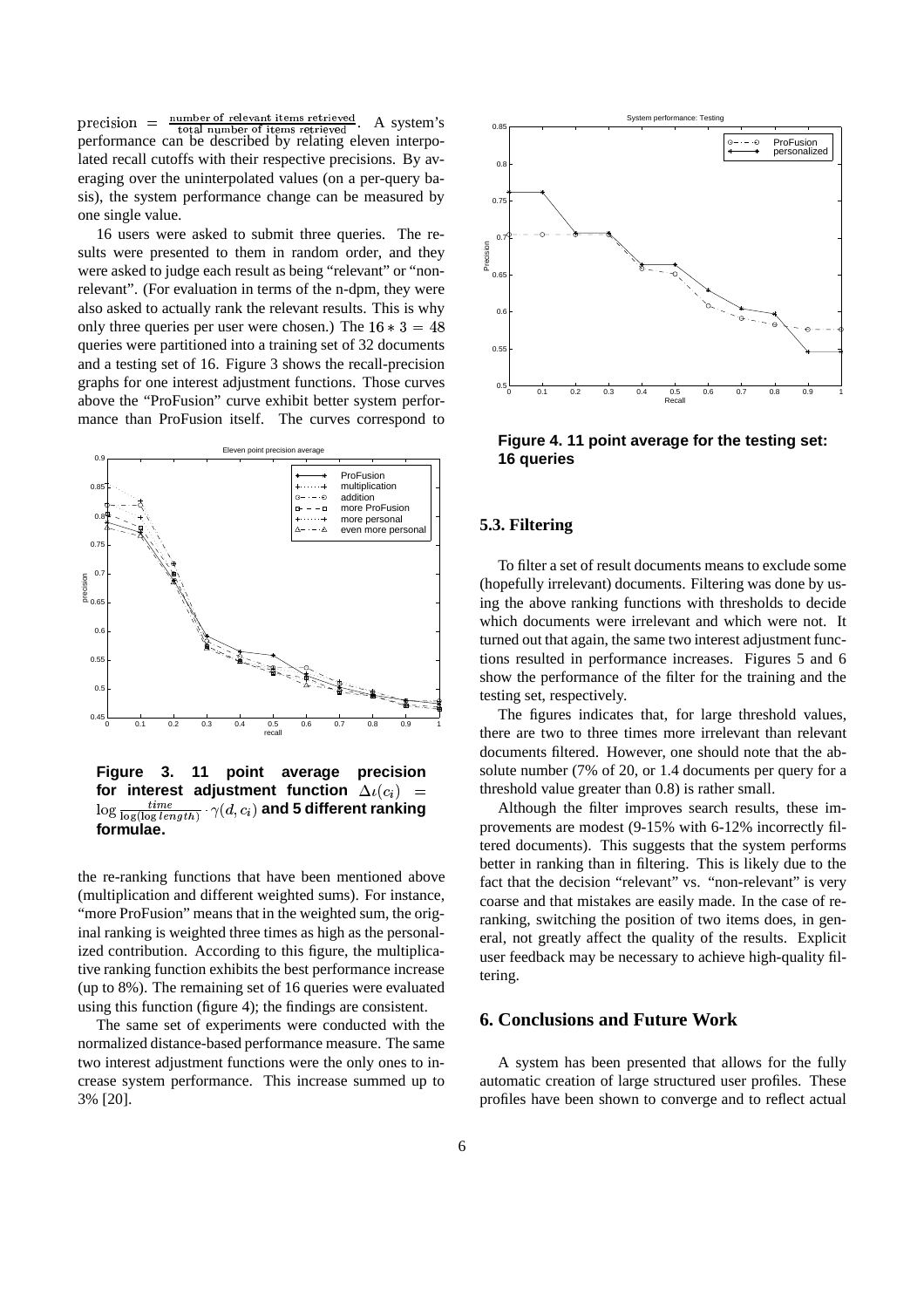

**Figure 5. Average filter performance: Training.** Adjustment function  $\Delta \iota(c_i)$  $\log \frac{time}{log length} \cdot \gamma(d, c_i)$ . Abscissa: threshold val**ues from .4 to .9; ordinate: ratio of relevant (non-relevant) documents.**

user interests quite well. To evaluate their usability, two applications have been investigated: Re-ranking and filtering search results. In terms of re-ranking, performance increases of up to 8% have been detected (11 point average measure). In terms of filtering, the results were more moderate (9-15% irrelevant and 6-12% relevant documents filtered).

With the presented approach, the length of a surfed page can be neglected when the interest in a page is inferred. What matters more, is the time spent on that page.

Future work includes the integration of the system into a web browser (right now, cache folders are analyzed) which will allow for more accurate interest detection if other interactions such as scrolling behavior are monitored. Other ideas include personalizing the structure of the ontology by splitting or coalescing nodes. Furthermore, it seems possible to (unsupervisedly) re-train the text classification algorithm.

In addition, other areas of profile deployment are conceivable. These include expertise location and recommendation services, e.g., for books. In terms of privacy, the existing system stores the profile on the user's machine. Since search results are post processed, there is no need for a central profile server. However, for the mentioned recommendation services or expertise location, ways of protecting the profiles have to be investigated (e.g., [5]).



**Figure 6. Average filter performance: Testing.** Adjustment function  $\Delta \iota(c_i)$  =  $\log \frac{time}{\log lenath}$  ·  $\gamma(d, c_i)$ . Abscissa: threshold values from .4 **to .9; ordinate: ratio of relevant (non-relevant) documents.**

### **References**

- [1] F. Asnicar and C. Tasso. if Web: a prototype of user modelbased intelligent agent for documentation filtering and navigation in the World Wide Web. In *Proc. 6th Intl. Conf. on User Modeling*, Chia Laguna, Sardinia, June 1997.
- [2] R. Barrett, P. Maglio, and D. Kellem. How to personalize the Web. In *Proc. ACM CHI'97*, Atlanta, USA, 1997.
- [3] E. Casasola. ProFusion PersonalAssistant: an agent for personalized information filtering on the WWW. Master's thesis, The University of Kansas, Lawrence, KS, 1998.
- [4] P. Chesnais, M. Mucklo, and J. Sheena. The fishwrap personalized news system. In *Proc. IEEE 2nd Intl. Workshop on Community Networking Integrating Multimedia Services to the Home*, Princeton, New Jersey, USA, June 1995. http://fishwrap.mit.edu.
- [5] E. Gabber, P. Gibbons, D. Kristol, Y. Matias, and A. Mayer. Consistent, yet anonymous web access with LPWA. *Communications of the ACM*, 42(2):42–47, February 1999.
- [6] D. Harman. Evaluation Techniques and Measures. In *Proc. 4th Text Retrieval Conference (TREC-4)*, pages A–6–A–14, October 1996.
- [7] T. Kamba, K. Bharat, and M. Albers. The Krakatoa Chronicle - an interactive, personalized newspaper on the Web. In *Proc. 4th Intl. WWW Conf.*, pages 159–170, 1995.
- [8] J. Konstan, B. Miller, D. Maltz, J. Herlocker, L. Gordon, and J. Riedl. GroupLens: Applying collaborative filtering to Usenet news. *Communications of the ACM*, 40(3):77–87, March 1997.
- [9] T. Kurki, S. Jokela, R. Sulonen, and M. Turpeinen. Agentsin delivering personalized content based on semantic metadata.